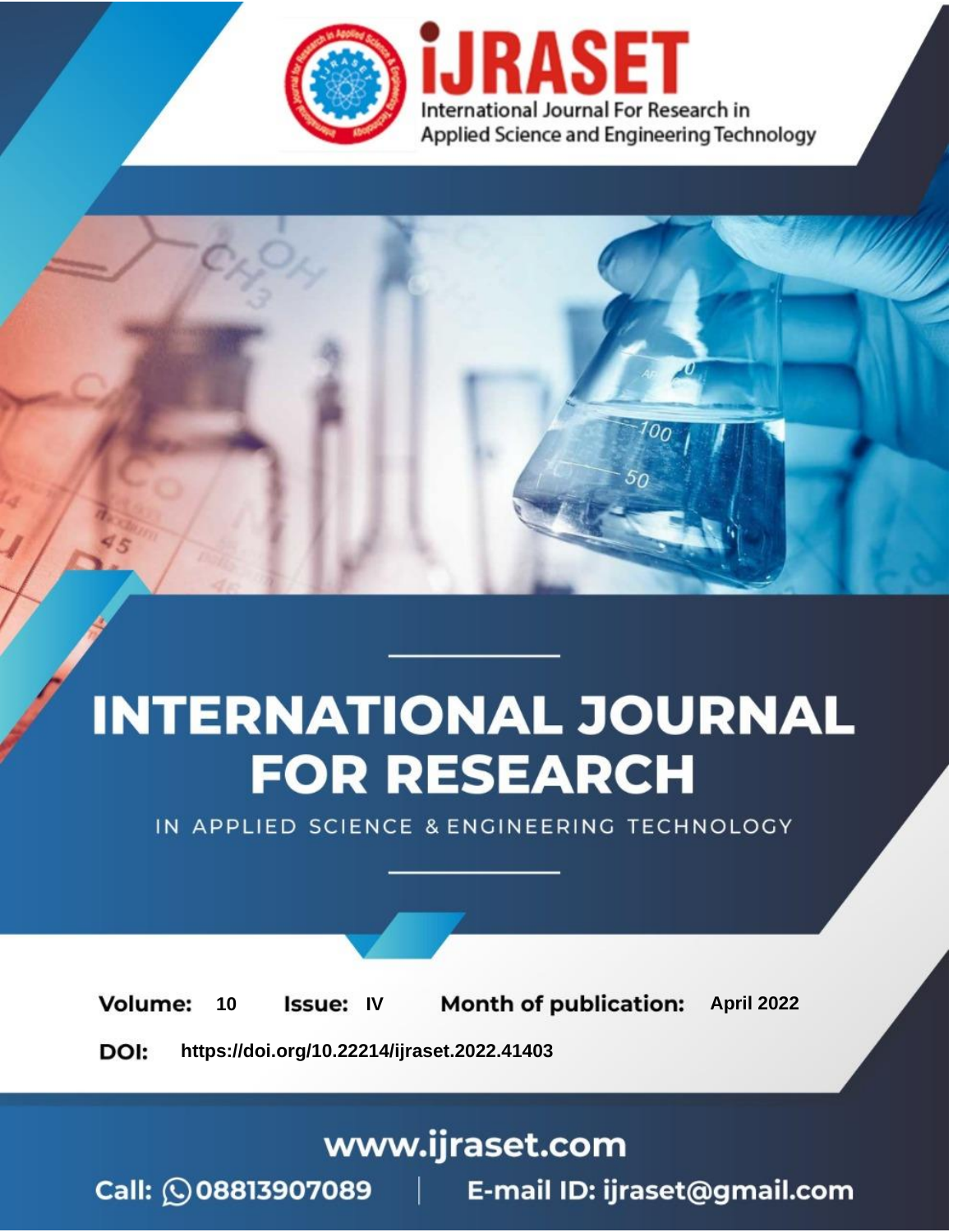

### **Comparison of Health Knowledge and Academic Grade of Senior Secondary School Students**

Sanjoy Dolai<sup>1</sup>, Prof. S.R. Mishra<sup>2</sup>

*<sup>1</sup>Chandrakona Vidyasagar Mahavidyalya, Chandrakona, Paschim Medinipur, 721201, West Bengal <sup>2</sup>Dept. of Phy. Edn., Panskura Banamali College, Purba Medinipur.*

*Abstract: 100 students (50 boys and 50 gorls) from 12th class were chosen as subjects. They were assessed about their knowledge of Health and Academic grade by a prepared questionnaire and Senior Certificate Examination respectively. After analysis it was found that Girls have performed better in Academic grade in comparison to Boys while Boys shown better scoring on health knowledge in comparison to Girls.*

*Keywords: Knowledge of Health, Academic Grade.*

#### **I. INTRODUCTION**

Health has been regarded as the foremost heavenly blessing. As cited by Justus (1961), Health is "the rich man's blessing, the poor man's wealth." Health knowledge was considered as a store of information related to up-keep of body and its poise, if recalled and exercised, gives an individual the capacity for being healthy. Health education contributes to academic achievement through their contribution to social development. It has been brought into the field of education so that an individual may develop favourable attitude for healthful and joyful life. Health education is perhaps the largest of the areas allied to physical education. It is commonly used in the sense of total fitness of the person i.e. physical, mental, emotional and social. These sub-areas are also functions or goals of health education (Jenny 1961). *The purpose of the study was to ascertain the relation of knowledge of health with academic grade of senior secondary school students.*

#### **II. METHODOLOGY**

A questionnaire was developed to measure Knowledge on Health. An attempt was made to prepare 150 multiple choice questions on the basis of knowledge, thus acquired, so as to draw a rough draft of the questionnaire. Multiple-Choice question is composed of short or incomplete question or statement followed by three to five potential answers (Bosco & Gustafson 1983). The questionnaire comprehensively covered the area of nutrition, anatomy and physiology, community health, communicable diseases and general health and hygiene. Consequently, analysis technique, by using discriminative power of an item, was employed which is a modified method based upon the biserial. The total number was scrutinized and reduced to fifty as a result of item analysis. The validity of the questionnaire was also obtained by means of logical validity. One hour duration was fixed for answering the questions.

Only the  $12<sup>th</sup>$  class students numbering 100 (50 boys and 50 girls) were randomly selected as subjects for the study. It was emphasized that they should tick  $\boxtimes$  the response after careful reading of the question; and avoid over writing. Each correct response carried two scores. The results of the subjects at their Senior Certificate Examination conducted by West Bengal Board of Higher Secondary Education were being obtained and converted into percentage, rounded off to the nearest whole number for comparing with the scores as obtained from knowledge on Health test. The 'mean' and the 'standard deviation' of all the scores obtained by the subjects were worked out. Descriptive analysis was used to find out the variability or spread of scores.

|                     | TABLE - 1                       |                                           |  |  |
|---------------------|---------------------------------|-------------------------------------------|--|--|
|                     |                                 | DESCRIPTIVE MEASURES OF ALL THE VARIABLES |  |  |
|                     | ON THE WHOLE SAMPLE $(N = 100)$ |                                           |  |  |
| Variables           | Mean                            | S.D.                                      |  |  |
| Academic Grade      | 49.86                           | 12.77                                     |  |  |
| Knowledge of Health | 64.72                           | 18.55                                     |  |  |

Mean and standard deviation values of academic grade were found to be 49.86 and 12.77, respectively. Similarly mean and standard deviation of participation in physical activities were 39.34 and 15.57, whereas those of knowledge of health were 64.72 and 18.55 respectively.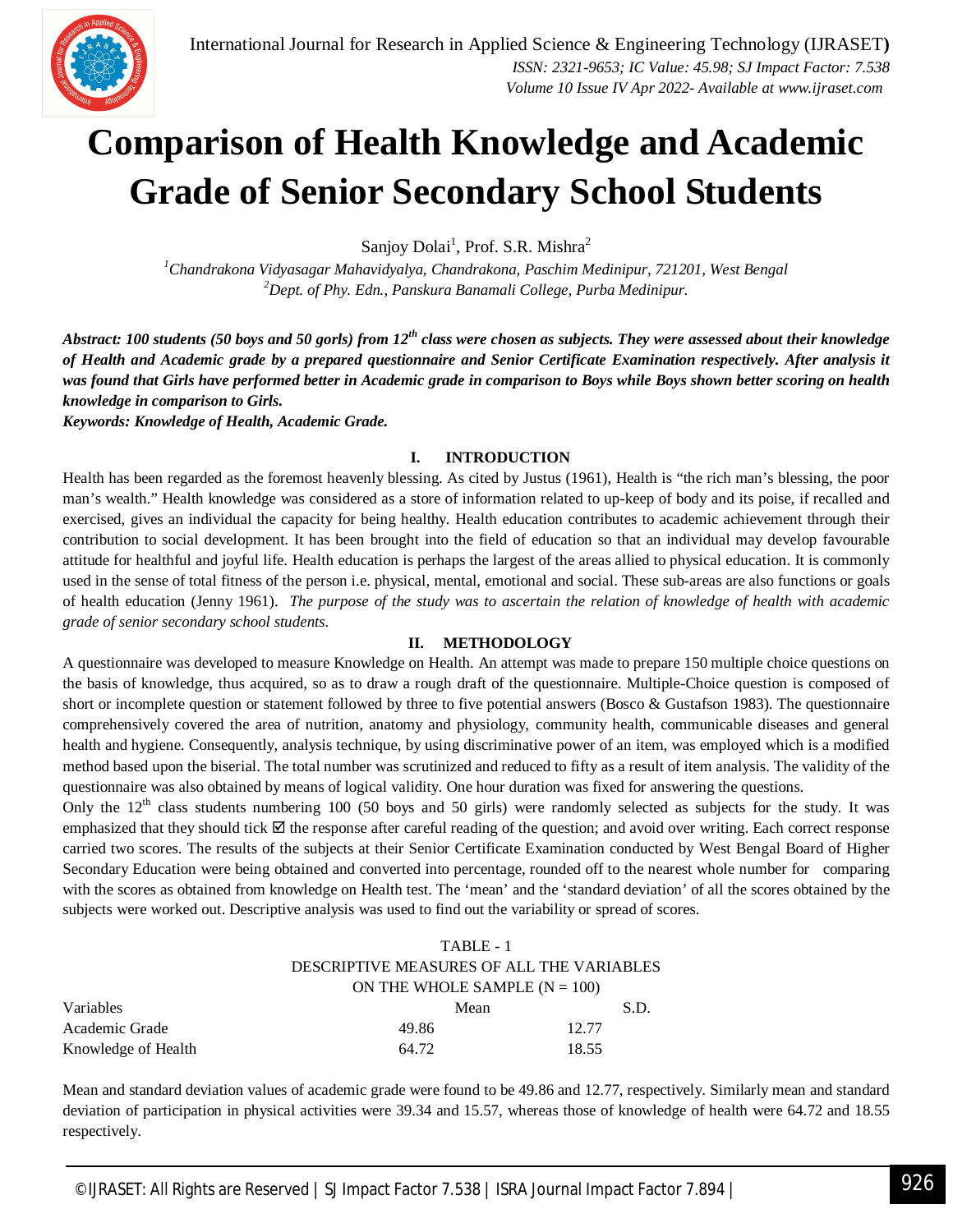



 *ISSN: 2321-9653; IC Value: 45.98; SJ Impact Factor: 7.538 Volume 10 Issue IV Apr 2022- Available at www.ijraset.com*

#### TABLE - 2 DESCRIPTIVE MEASURES OF ALL THE VARIABLES ON THE BOYS' SAMPLE  $(N = 50)$

| Variables           | Mean  | S.D.  |
|---------------------|-------|-------|
| Academic Grade      | 48.49 | 12.33 |
| Knowledge of Health | 67.11 | 15.90 |

The above table illustrates the descriptive analysis of boys' sample. Mean values of scores in academic grade and knowledge of health were 48.49 and 67.11 respectively. Likewise, standard deviations were 12.33 and 15.90 respectively.

|                     | TABLE - 3<br>DESCRIPTIVE MEASURES OF ALL THE VARIABLES<br>ON THE GIRLS' SAMPLE $(N = 50)$ |       |  |
|---------------------|-------------------------------------------------------------------------------------------|-------|--|
|                     |                                                                                           |       |  |
|                     |                                                                                           |       |  |
| Variables           | Mean                                                                                      | S.D.  |  |
| Academic Grade      | 51.07                                                                                     | 13.04 |  |
| Knowledge of Health | 62.65                                                                                     | 20.36 |  |

The above table presents the mean values of academic grade, participation in physical activities and knowledge of health which were 51.07 and 62.65, whereas, the standard deviations were 13.04 and 20.36 respectively.

The average academic grade and knowledge of health in Boys and Girls are presented in Fig. 1& 2.







#### **III. DISCUSSION**

Mean value of academic grade of all the students was 49.86. Corresponding values for boys and girls were 48.49 and 51.07 respectively. Mean value of academic grade for the girls was higher than that of the boys. Mean value of the whole sample regarding knowledge of health was 64.72 whereas; the boys' sample indicated higher mean value of 67.11. Corresponding value for girls was found as 62.65.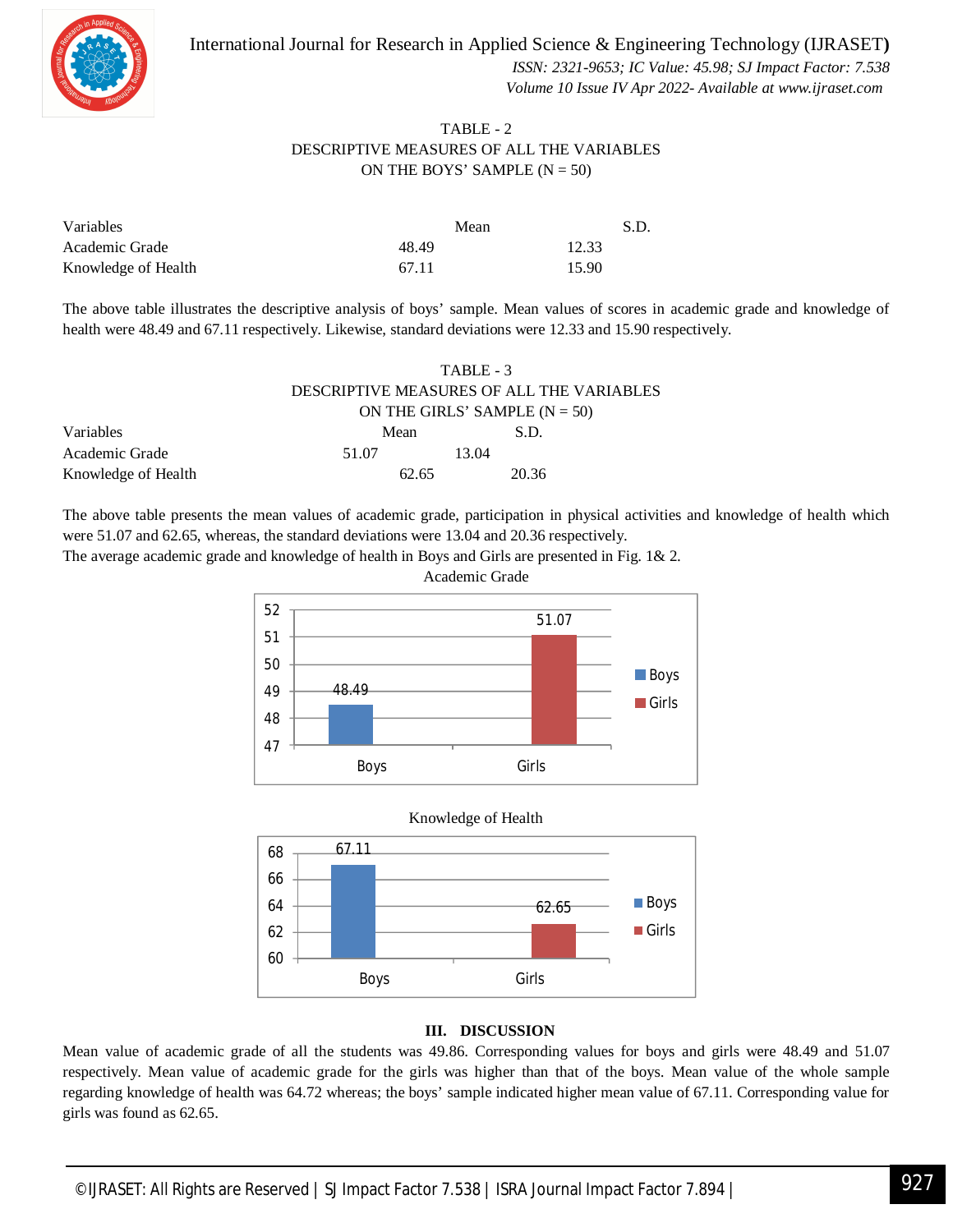

#### International Journal for Research in Applied Science & Engineering Technology (IJRASET**)**

 *ISSN: 2321-9653; IC Value: 45.98; SJ Impact Factor: 7.538 Volume 10 Issue IV Apr 2022- Available at www.ijraset.com*

#### **IV. CONCLUSION**

The study indicated that the Girls concentrated more on academic pursuit, may be because they have comparatively more time at their disposal. Tendency of compensation, due to lack of opportunity regarding participation in physical activities, may be a factor that inspired girls to take up academic matters more seriously.

Boys showed a tendency to acquire higher score in knowledge of health as compared to girls. Social freedom for girls was not equivalent to that of the boys. Hence, acquisition of knowledge of health among girls through social interaction in an incidental manner was greatly minimized.

#### **REFERENCES**

- [1] Bosco, James S. and Gustafson, William F. (1983) Measurements and Evaluation in Physical Education, Fitness and Sports (Englewood Cliffs, New Jersy : New Prentice Hall Inc.,), pp. 280-283.
- [2] Jenny, John H. (1961) Physical Education, Health Education and Recreation: Introduction to Professional Preparation for Leadership (New York : Mc Millan Co.,), p.43.

[3] Schiffres, Justus J.( 1961) Essentials of Healthier Living (New York : John Wiley and Sons Inc.,), p.2.